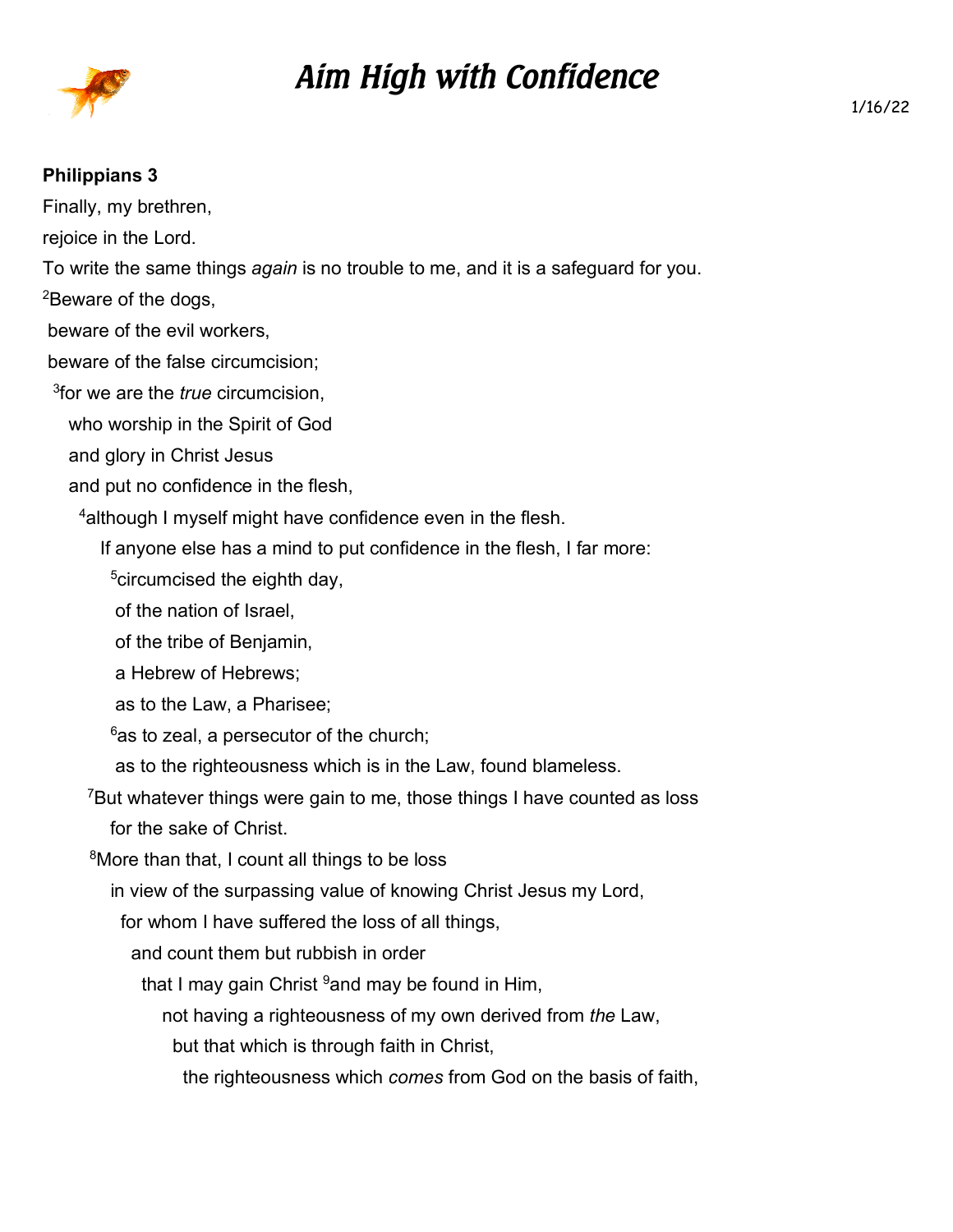<sup>10</sup>that I may know Him,

------------------

and the power of His resurrection

and the fellowship of His sufferings,

being conformed to His death;

 $11$ in order that I may attain to the resurrection from the dead.

<sup>12</sup>Not that I have already obtained *it*, or have already become perfect,

but I press on in order that I may lay hold of that

for which also I was laid hold of by Christ Jesus.

<sup>13</sup>Brethren, I do not regard myself as having laid hold of *it* yet;

but one thing *I do*:

forgetting what *lies* behind

and reaching forward to what *lies* ahead,

<sup>14</sup>I press on toward the goal for the prize of the upward call of God

in Christ Jesus.

 $15$ Let us therefore, as many as are perfect, have this attitude;

and if in anything you have a different attitude, God will reveal that also to you;

<sup>16</sup>however, let us keep living by that same *standard* to which we have attained.

<sup>17</sup>Brethren, join in following my example,

and observe those who walk according to the pattern you have in us.

## Regarding Bill C4 (Coming to America Soon), Standing in Solidarity with Our Canadian Family and Making Sure We're On The Record

**Matthew 14:3** …when Herod had John arrested, he bound him, and put him in prison on account of Herodias, the wife of his brother Philip.

4 For John had been saying to him, "It is not lawful for you to have her."

**Acts 24:24** … Felix arrived with Drusilla, his wife who was a Jewess, and sent for Paul, and heard him *speak* about faith in Christ Jesus.

 $25$  And as he was discussing righteousness, self-control and the judgment to come, Felix became frightened and said, "Go away for the present, and when I find time, I will summon you."

**Matthew 9:11**… "Why is your Teacher eating with the tax-gatherers and sinners?"

<sup>12</sup> But when He (Jesus) heard this, He said, "*It is* not those who are healthy who need a physician, but those who are sick.

<sup>13</sup> "But go and learn what *this* means, 'I desire compassion, and not sacrifice,' for I did not come to call the righteous, but sinners."